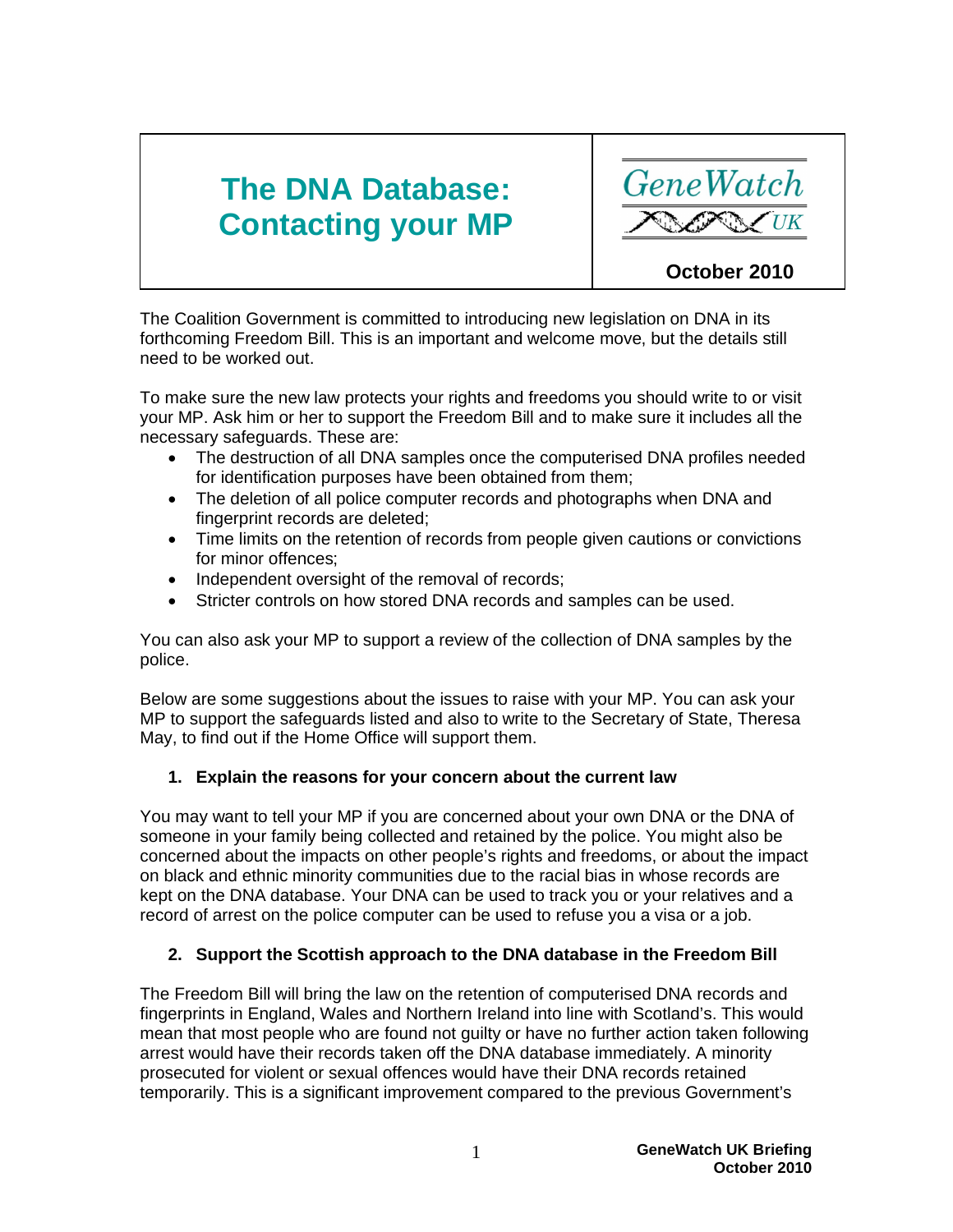approach, which allowed the DNA records of all innocent people who had their DNA taken on arrest to be kept indefinitely.

#### **3. Ensure that people's police records and photographs are deleted at the same time as their records on the DNA and fingerprint databases**

In Scotland, all police records are deleted at the same time as DNA and fingerprint records. But in England, Wales and Northern Ireland the Crime and Security Act 2010 (which was adopted before the election but will not now enter into force) required only records on the DNA database and fingerprint database to be deleted: it did not include other police computer records or photographs.

Innocent people's police records used to be removed after 42 days: those with cautions after 5 years; and those with single convictions for minor offences after ten $<sup>1</sup>$  but all</sup> records on the Police National Computer (PNC) are now being retained to age 100.<sup>2</sup> They are currently being transferred to a new database called the Police National Database (PND).

It is important that new legislation covers PNC and PND records because these records can be used to refuse someone a visa or a job simply because they have a record of arrest.<sup>3</sup> The US embassy now states that anyone who has been arrested must apply for a full visa, rather than using the visa waiver scheme.<sup>4</sup> Visa applicants must then pay the ACPO Criminal Records Office (ACRO) to release their record to the US embassy as part of the expensive and time consuming application process.<sup>5</sup> This has major implications for a large proportion of the population who may no longer be able to travel freely simply because they have been arrested. An estimated 25% of adult men and 7% of women have been arrested at least once.<sup>6</sup>

#### **4. Ensure that all DNA samples are destroyed once the computerised DNA profiles needed for identification purposes have been obtained from them**

The Crime and Security Act 2010 required people's DNA samples to be destroyed not later than six months after their arrest, but this has not yet been implemented. There was cross-party support for this measure because individuals' DNA samples – which are currently stored indefinitely - are not needed for identification purposes once a DNA profile has been obtained from them. The DNA profile is a string of numbers based on parts of the DNA sequence, which is stored on the National DNA Database. Destruction of DNA samples would save money (it costs about £1 per sample per year to store them), protect privacy, and make the system much easier to administer, because individual samples would not need to be traced back to a laboratory when a computer record on the DNA database is deleted.

#### **5. Support time limits on the retention of records from people who have cautions or old convictions for minor offences**

When the DNA database was first set up, Home Office guidance required DNA database records to be deleted at the same time as records on the Police National Computer.<sup>7</sup> People with cautions or convictions for minor offences would typically have all their records deleted after five to ten years (provided they had not reoffended). The decision to retain all records indefinitely had no parliamentary oversight and has major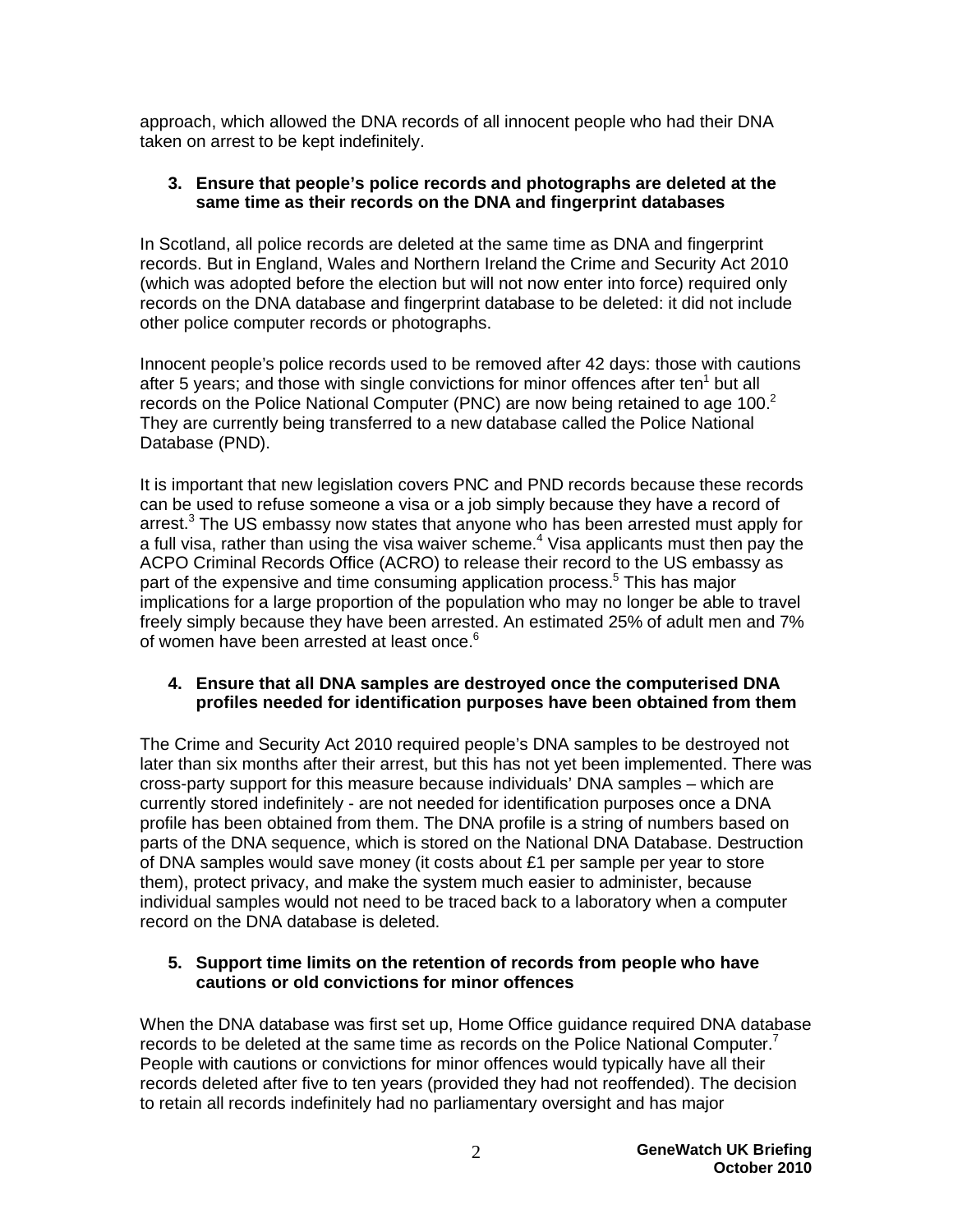implications for the rehabilitation of offenders, particularly for children, and for the right to peaceful protest. Many of the people affected by indefinite retention of their records have cautions, reprimands or final warnings: meaning they have never been convicted by a court. A legal opinion obtained by the Equalities and Human Rights Commission in 2009 suggested that the indefinite retention of all DNA and fingerprint records from people who have received cautions and convictions for minor offences is unlawful. $8$ 

## **6. Include a system for independent oversight**

Many people are concerned that the police will not remove their records when they are legally required to do so. This has been a problem in the past. In 2000, Her Majesty's Inspectorate of Constabulary estimated that 50,000 profiles may have been kept illegally on the DNA Database.<sup>9</sup> The new law will need to include provisions for independent oversight to ensure that it is actually being implemented.

## **7. Adopt tighter restrictions on how people's stored DNA records can be used**

Existing legislation allows use of the DNA database for "*purposes related to the prevention or detection of crime*". In the past, this has been interpreted broadly to allow use of the database for genetic research without consent. The new law should explicitly prevent the DNA database being used for research on people's genetic characteristics without their consent. Research should be limited to use of anonymised data for quality assurance purposes, such as checking the number of false matches.

### **8. Ask the Government to review whether some DNA samples are being collected unnecessarily**

Powers to take DNA on arrest are important in some cases. However, this power was originally restricted to cases where the sample was relevant to the case under investigation. Now, most DNA samples are collected routinely on arrest in cases where DNA evidence is not relevant. The evidence suggests that this has not increased the likelihood of detecting crimes using DNA.<sup>10</sup>

This costs the taxpayer a lot of money (£30 to £40 per person added to the DNA database). It can traumatise children or people with mental health problems and also contributes to the racial bias in who is on the database.<sup>11,12,13,14,15</sup> A more restrictive policy should be considered: particularly for children, whose DNA profiles are unlikely to make a purely speculative match with the profile of a rapist or a murderer. This would require a thorough review of the pros and cons of the current policy.

> **GeneWatch UK** 60 Lightwood Road, Buxton, Derbyshire, SK17 7BB Phone: 01298 24300 Email: mail@genewatch.org Website: www.genewatch.org Registered in England and Wales Company Number 3556885